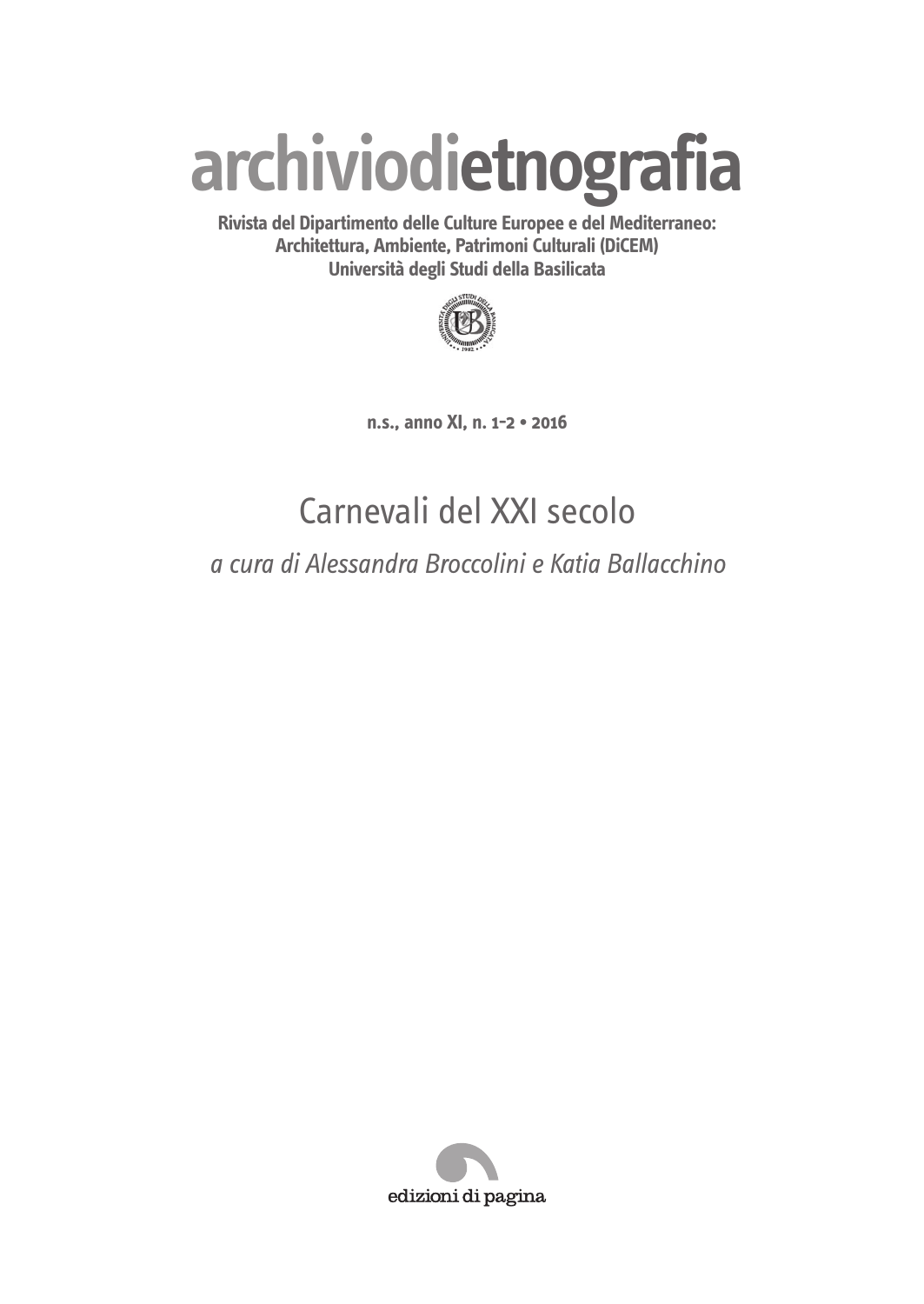### **Indice**

| <b>EDITORIALE</b>                                                                                                                                                                     |                |
|---------------------------------------------------------------------------------------------------------------------------------------------------------------------------------------|----------------|
| Alessandra Broccolini, Katia Ballacchino<br>"Resuscitare" senza mai morire: la lunga vita del Carnevale                                                                               | $\overline{7}$ |
| SAGGI                                                                                                                                                                                 |                |
| Pietro Clemente<br>Carnevali indigeni del XXI secolo                                                                                                                                  | 17             |
| Vincenzo Padiglione<br>Della maschera: tracce da un'etnografia della cultura giovanile                                                                                                | 29             |
| Ferdinando Mirizzi<br>I Carnevali contemporanei e il rapporto con la tradizione                                                                                                       | 35             |
| Sandra Ferracuti<br>Carnevali e "riti di paesaggio" a Satriano di Lucania                                                                                                             | 47             |
| Giovanni Luca Mancini<br>Carri e storie di Viareggio                                                                                                                                  | 67             |
| Vincenzo Esposito<br>Tracce persistenti. La lunga vita del Carnevale di Montemarano                                                                                                   | 83             |
| Paola Elisabetta Simeoni<br>Celebrare la creatività. Le comunità dei carnevalanti<br>e la preparazione dei carri allegorici nella Bassa Sabina                                        | 89             |
| Alessandra Broccolini, Katia Ballacchino<br>Le nuove "comunità patrimoniali" del Carnevale. Le mascarate di Serino<br>e i Carnevali irpini tra permanenze, mutamenti e conflittualità | 105            |

**RETROSPETTIVE** 

Vincenzo Padiglione **Ai margini di due etnografie** 143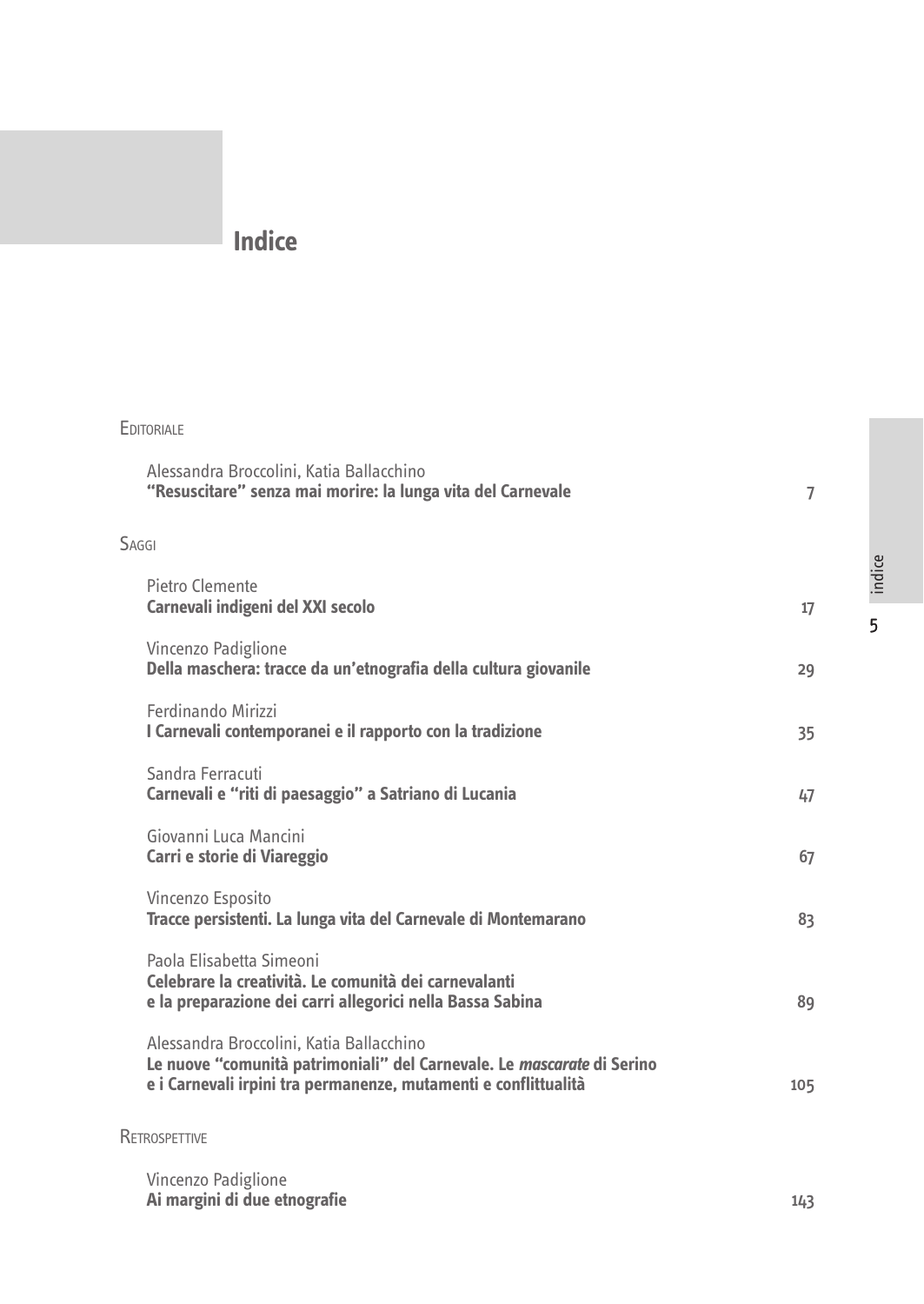| Alberto Mario Cirese<br>Il diavolo a Tufara (1955) |                                       | 147 |
|----------------------------------------------------|---------------------------------------|-----|
| Vincenzo Padiglione                                | Il diavolo contadino di Tufara (1979) | 150 |
| <b>ABSTRACTS</b>                                   |                                       |     |
| edited by Sandra Ferracuti                         |                                       | 165 |
| <b>GLI AUTORI</b>                                  |                                       | 169 |

■ *Indice*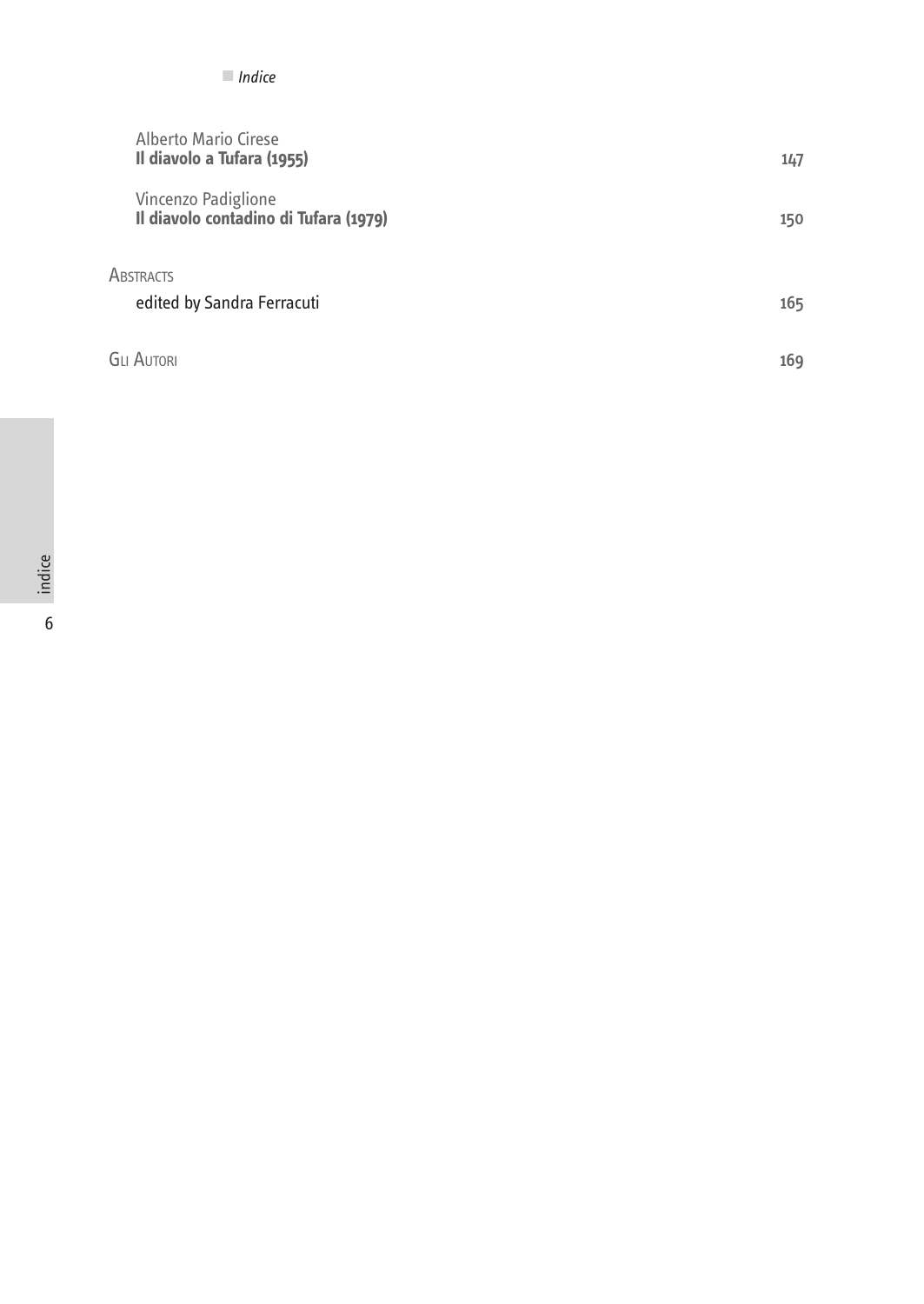165

#### **Abstracts**

#### edited by Sandra Ferracuti

#### Pietro Clemente *21th-Century Indigenous Carnivals*

If closely observed, Carnival is better defined as a 'federation' of symbolic expressions that share "family resemblances". Nonetheless, the geography of its shapes appears extremely multifarious. During the 1960's and the 1970's, Carnival has been a focus of the historical and the anthropological debates on European popular culture, a protagonist of the contemporary. In Europe, it has been the object of comparative studies where winter masks play a prominent role. From Portugal, to Greece, but also South America, Carnival is the product of a process of adjustment of various symbolic expressions sharing the traits of the contemporary. In fact, the symbolic expressions of the Carnivals that have been inscribed on the Unesco's Intangible Cultural Heritage Representative List between 2003 and 2012 do not only communicate their own internal world of practices of inversion and traditional cultural traits. They also parade the plurality of cultures, rights of inclusion and cohabitation, and highlight marginal areas and minorities. They are not at all characterized by purity and the permanence of ancient expressions, but they refer to the representation rights of hybrid cultural forms and to the recognition of the value of the different regions and localities that exist within the modern state systems.

#### Vincenzo Padiglione *On Masks: Glimpses into an Ethnography of Youth Culture*

Comics, literature, and cinema heroes prove that masks may well convey protest. They hide the face of individuals who are frightened by the power establishment but do not renounce to reveal the aggressive *facie* of those who intend to challenge it. The contemporary novelty lies in the fact that terror and irony are once again combined in the same expression. This was also one of the underlying themes of the exhibition *StraVolti. Maschere abitate ed altri eccessi sociali* [StraVolti. Inhabited Masks and other Social Excesses], which I designed (www.castelloroccasinibalda.it).

#### Ferdinando Mirizzi *Contemporary Carnivals and their Relations with Tradition*

Contemporary Carnivals that are claimed to make reference to a specific, more or less longstanding or historically verified local tradition appear to be the outcome of a process of "retraditionalization" based on means of relearning local traditions: a neces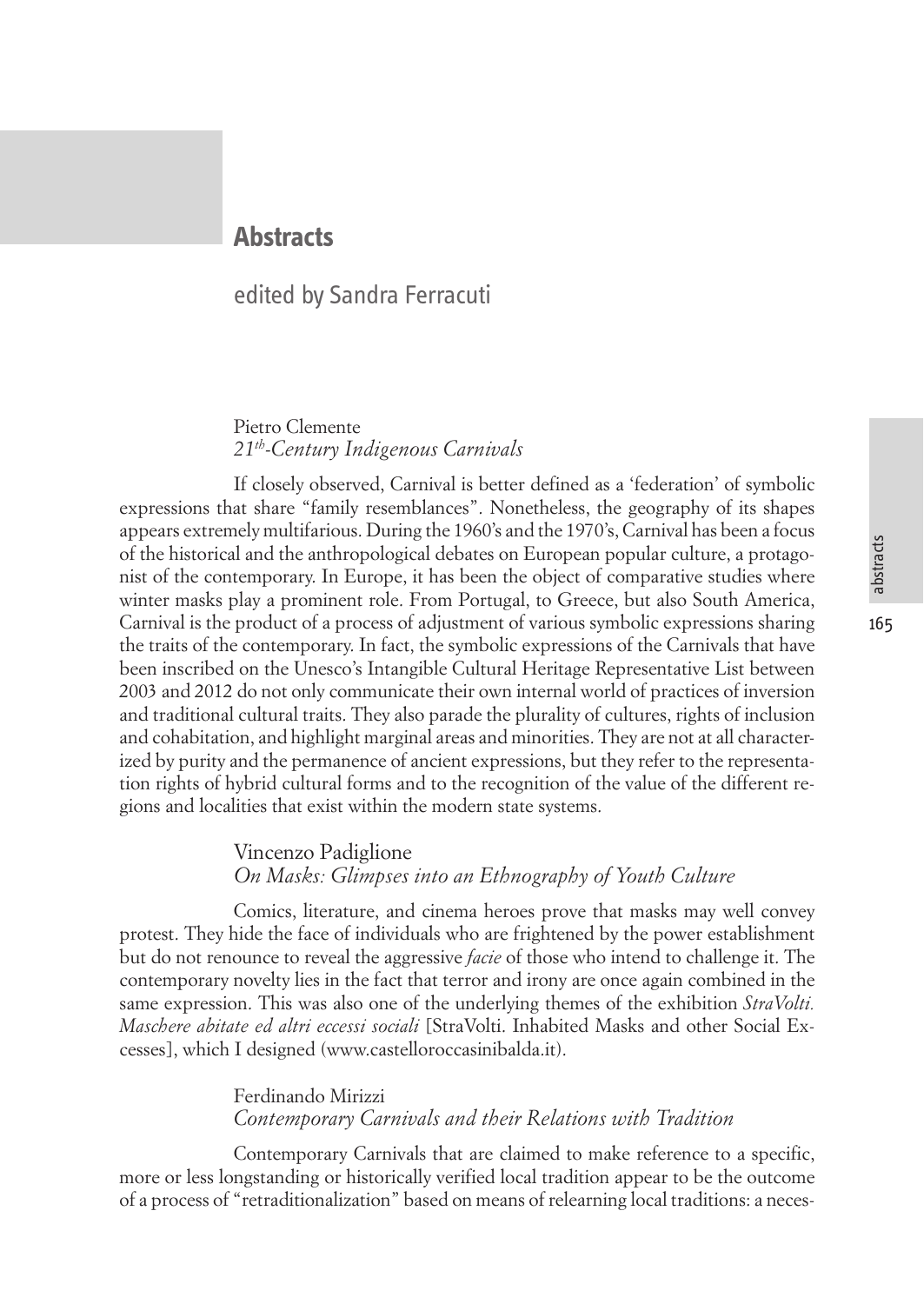sary prerequisite for them, which used to be social practices, to resurface today as cultural heritage. Such process is partly based on the assumption that actions and behaviors are persistent and partly – if not especially – on the authority and foundational power of writing, and its outcome is the acquisition of awareness of their being the signs of a traditional style that marks a distinction. Thus, within the scope of todays' prevailing picturesque, theatrical, and playful character of Carnivals, they acquire the meaning and value of cultural symbols that assist the redefinition of local identities. From this perspective, contemporary Carnivals have the striking tendency to be timely by referring to the untimely, namely by drawing on the archaic and revitalizing it through communication, picking it as the topic of a discourse of and about the contemporary. This way, they have in many cases contributed, also thanks to forms of cultural creativity seen as the ability to innovate preexisting models that have become objects of heritagization, to the construction of local identities and their exhibition within the scope of politics that focus on alternative and cultural tourism.

#### Sandra Ferracuti *Satriano's Carnivals and "Rites of Paysage"*

In 2014, a group of inhabitants of Satriano di Lucania (Potenza, Italy) who were born in the 1980s brought significant innovations to the local Carnival performance, with a view to its revitalization. They occasioned the 'multiplication' of the historical mask of the "Rumìt", and a "walking forest" invaded the streets of the village. In Basilicata (and not only here), 'Carnivals' pertain both to a ritual dimension that is fed by and feeds local developments and concerns, and to that of the 'exhibition' of cultural heritage, where they are events to be shared with a "cultural tourism" seen as a potential economic support to the survival of the locality itself, suffering a severe and long-lasting occupational crisis. Based on the dialogues, actions, and reactions experienced in the specific case study, this essay points to the current cohabitation of an art-historical paradigm that is centered on preservation with one that is aimed to safeguarding the cultural vitality of ritual events. In between these two options, and in the concurrence, on the one hand, of performances of a local cultural heritage to be 'exhibited' and 'promoted' and, on the other, of a locality performing, celebrating, and questioning itself (when both are aimed to contrast the social impoverishment caused by depopulation), a variety of individual and collective actors dispute among themselves the authority over the interpretation of tradition.

#### Giovanni Luca Mancini *Viareggio's Histories and Allegorical Floats*

Within a few decades since its institution, in 1873, Viareggio's Carnival and its large papier-mâché floats have become an essential element of the city's identity and its tourist economy. When compared to other international Carnivals, Viareggio's exhibits distinct characteristics. Today's developments in the use of materials for the construction of floats seem to betray the nature of its core feature, to the disadvantage of traditional craftsmanship and the feelings of many citizens. The future of Viareggio's Carnival seems to lie in the opportunity to bring together past experiences and the chance to experiment with new materials and, above all, in a more mindful use of the economic resources that are necessary to its enactment.

166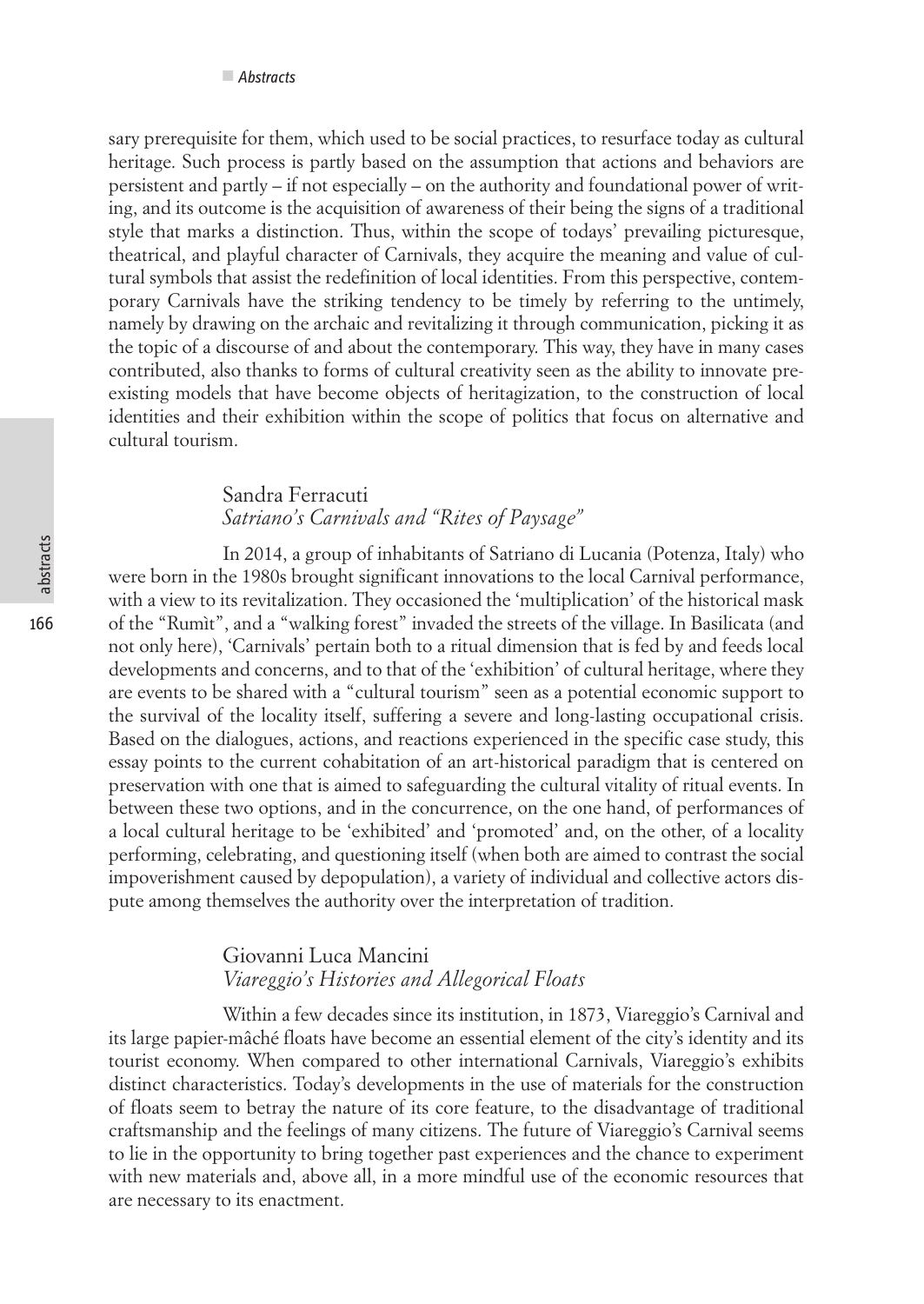#### Vincenzo Esposito *Persistent Traces. The Long Life of Montemarano's Carnival*

A note on my film, which outlines the history of ethnographic research about Carnival in Montemarano, a small town in the province of Avellino, Southern Italy. The ritual is famous for its Carnival dance called "*Montemaranese*". The "*Montemaranese*" is a Carnival dance in which "*Pulcinella capo ballo*", the famous mask from Campania, conducts the other dancers with a stick. Accordions and clarinets accompany the dance. In the past, it used to be shawms. Ethnographers and students from the University of Salerno conducted the enquiries.

> Paola Elisabetta Simeoni *Celebrating Creativity: Carnival's Communities and the Preparation of the Parade Floats in Bassa Sabina*

This essay examines the construction of Carnival floats and masks in various localities of Bassa Sabina (Lazio, Central Italy). The preparations for Carnival are fundamental if one aims to a good understanding of the ritual as a whole, and are the main occasion for the establishment of new social relations and the development of intimate processes. Year after year, spontaneous work communities are established, and they function as "lungs" for creative participation, which binds people together by shared projects and aims. The powerful creative energy is generated at the intersection of archetypal and mythical schemes that bear opposite signs, and the chaotic ritual performances generate complex vital processes.

> Alessandra Broccolini, Katia Ballacchino *The New "Heritage Communities" of the Carnival. The Serino Mascarata and the Carnivals from Irpinia, between Conflicts, Changings and Continuity*

The research on which this essay is based was initiated in 2011 in Serino, a town in Bassa Irpinia, Avellino. It explored traditional Carnival celebrations and the ways they have changed within the context of local and global patrimonialization processes. Folklore scholars know this area for its Carnivals featuring masks and for the symbolic and performative elements they share with other European folkloric Carnivals, with which the celebrations that are witnessed in Serino and its surroundings share multiple aesthetic and formal features. Over the last half-century, these Carnivals, organized locally within small communities, have alternated between periods of revitalization (with the studies by Roberto de Simone and Annabella Rossi conducted in the 1970s), decline, and subsequent local revival, beginning in the 1990s. These local carnivals involve theatrical enactments, moments of social interaction, and the sharing of musical and dance practices. Today, they represent expressions of "intangible cultural heritage" that are rooted in the present thanks to their ability to generate "heritage communities" and become expression of cultural creativity and social cohesion in the public sphere. At the same time, they are also the site of conflict and competition among different groups. In recent years, this area has been involved in a move to patrimonialize Carnival that has given rise to multiple networks within larger carnival "heritage communities".